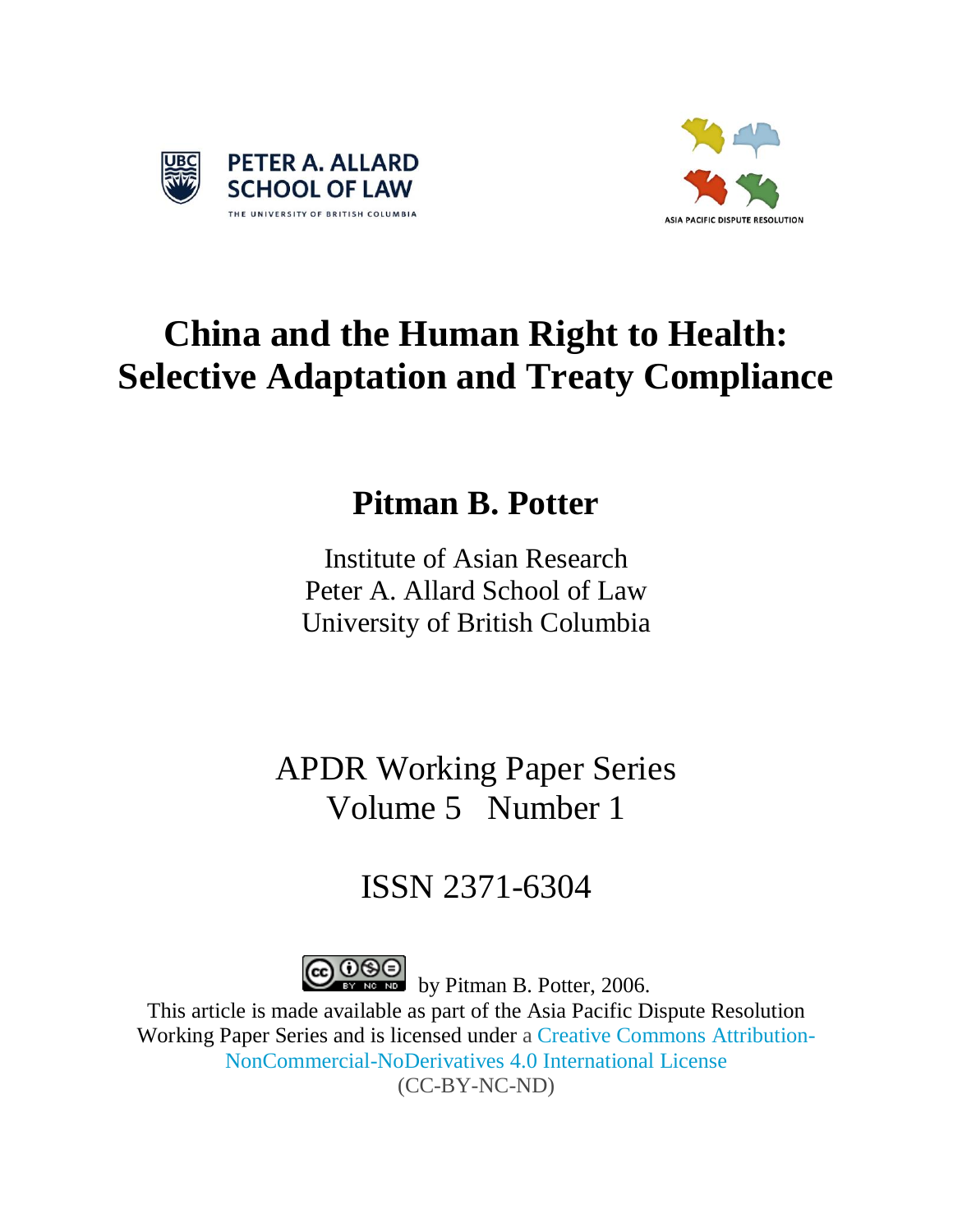## **CHINA AND THE HUMAN RIGHT TO HEALTH: SELECTIVE ADAPTATION AND TREATY COMPLIANCE†**

Pitman B. Potter

University of British Columbia

## **I. Introduction**

The international community has devoted considerable energy to dialogue and exchanges with China on issues of treaty compliance in areas of trade and human rights. While many improvements are evident in China's legal regimes for trade and human rights, problems remain—particularly in the areas of Party leadership, institutional performance, and conceptual orientation. In trade policy areas of national treatment, subsidies, and dumping and transparency, China's performance remains conflicted. Leaving aside delicate questions of political freedoms and civil liberties, China's human rights record on basic questions of human wellbeing in areas of labour standards, environmental quality, and health care invites continued critical scrutiny. Yet academic and policy discourses on China's trade and human rights policy and practice are all too often conflicted by normative differences, and illusions about them, which often undermine engagement and obscure analysis. Claims about universality of trade and human rights principles conflict with assertions that China's cultural particularity warrants special exceptions from international rule regimes, or at least requires interpretations of these standards that allow flexible application in China. The paradigm of "selective adaptation" (Potter 2004) offers a potential solution to this dilemma, by examining compliance with international trade and human rights treaties by reference to the interplay between normative systems associated with international rule regimes and local socio-cultural norms that affect treaty interpretation and application. After examining the concept of selective adaptation in the context of trade and human rights generally, this paper will focus particularly on China's policies and practices in the human right to health.

 $\overline{a}$ 

<sup>†</sup> Contribution to "China's Human Rights Performance: Treaty Compliance in Light of Selective Adaptation and Institutional Capacity" prepared for United Nations High Commissioner for Human Rights (UNHCHR), October 30, 2006.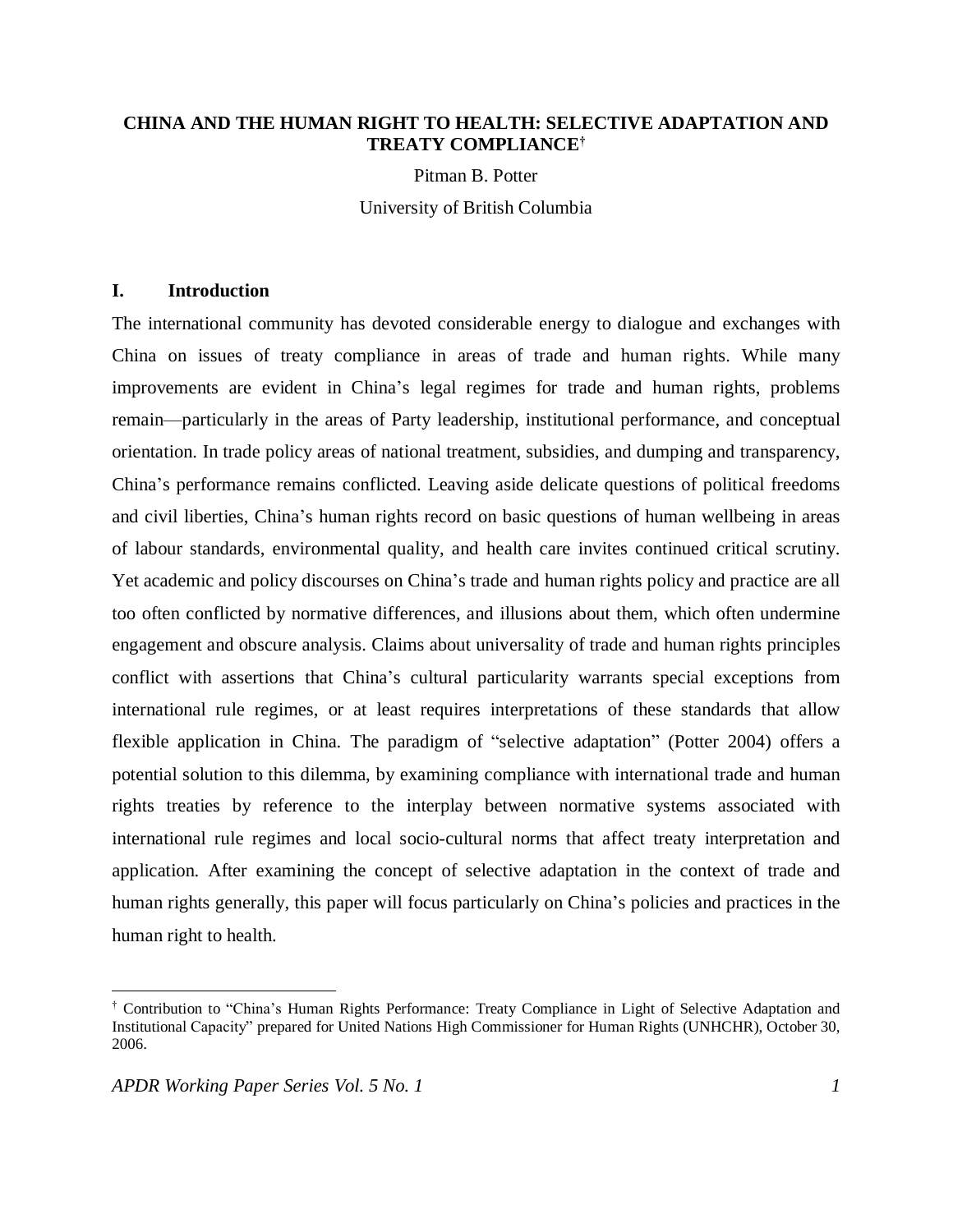## **II. Selective Adaptation: Legal Culture and Treaty Compliance in Trade and Human Rights**

Selective adaptation involves a dynamic by which international rule regimes are mediated by local socio-cultural norms. Proceeding from typologies linking international rule regimes with associated sets of normative principles, and informed by concepts linking rule compliance with the existence of normative consensus, the paradigm of "selective adaptation" suggests that treaty compliance may require intermediation with local norms. Compliance with treaty rules involves a myriad range of interpretation and application, which in turn involve the intervention of interpretive communities comprised of political, legal and socio-economic elites (Fish 1980). In the trade area, for example, we have found that the international rule regime is grounded in liberal norms of popular sovereignty and limits on state agency (Biukovic 2004). In the health area, we have found that the international rule regime is grounded in norms about the links between health and social wellbeing, the importance of health in realizing values of human dignity, and shared social interests in prevention, monitoring, and treatment of infectious disease (Biddulph 2004). Selective adaptation analysis would examine the extent to which these norms are shared by interpretive communities in treaty member states.

While the interplay between rule acceptance and normative assimilation is at the heart of the selective adaptation process, the process depends on additional factors, including perception, complementarity, and legitimacy (Potter 2004).

- *Perception* influences understanding by interpretive communities concerning both non-local rule regimes and local socio-cultural norms. Perception may involve relatively simple elements of translation and distribution of the content of international rules, to more complex factors of cognition, ranging from misunderstanding to cognitive dissonance. Thus, selective adaptation of international trade rules on transparency raises questions about publication of trade rules that range from translation to cognitive understandings of notions of "public." Selective adaptation of international human rights standards on self-determination might raise perception issues around translation of the term "freely" as well as questions of understanding what that term requires in terms of institutional response.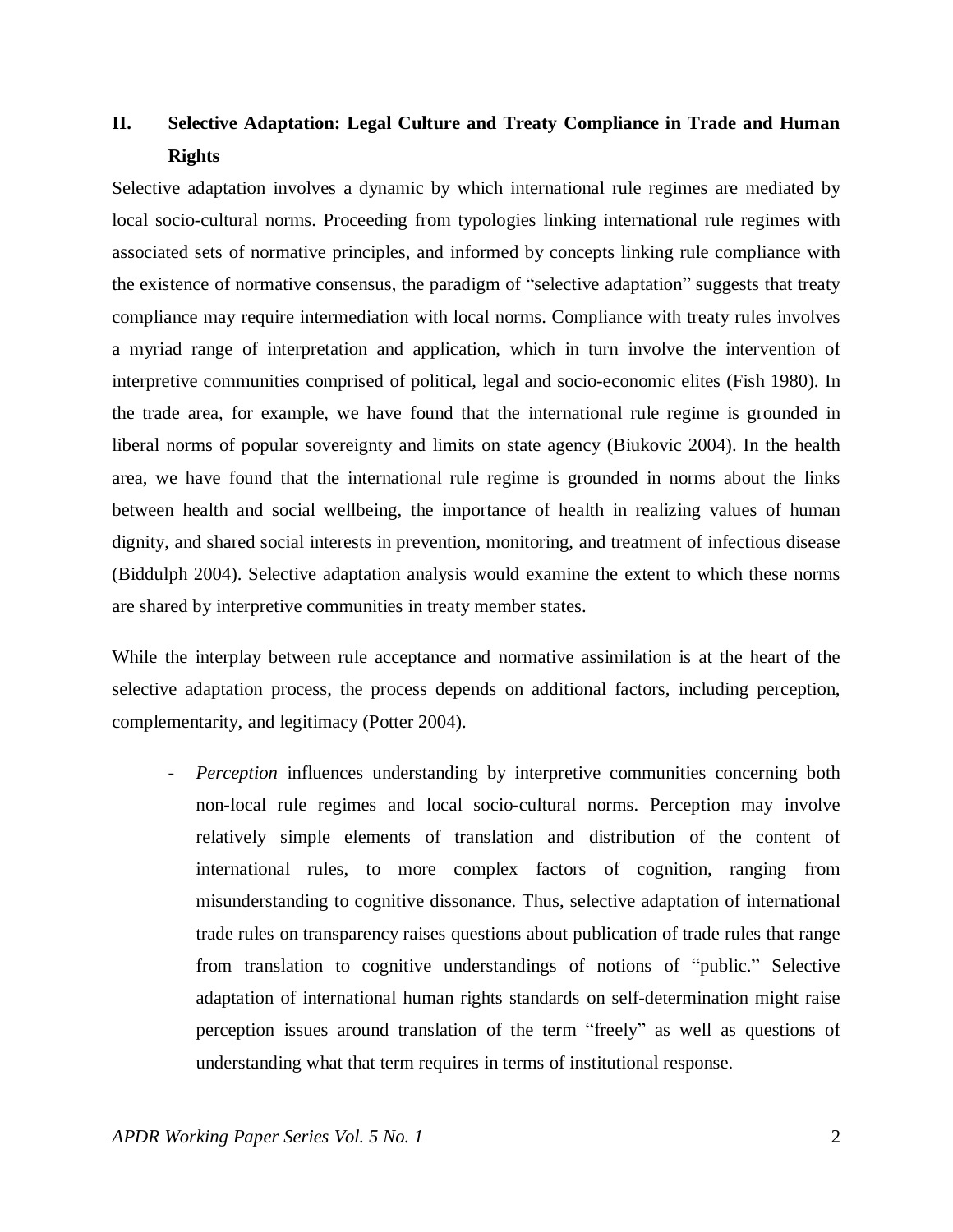- *Complementarity* describes a circumstance by which apparently contradictory phenomena can be combined in ways that preserve essential characteristics of each component and yet allow for them to operate together in a mutually reinforcing and effective manner. Complementarity may involve factors of institutional compatibility between, for example, public and private models for enforcement of human rights standards, or may extend to more complex issues of the normative ideals underlying these institutional arrangements. Thus, selective adaptation of international trade rules on transparency or human rights standards on self-determination may depend on the extent to which institutional remedies for correcting non-transparency are compatible with local processes.
- *Legitimacy* concerns the extent to which members of local communities confer on the purposes and consequences of selective adaptation a sense and expectation of justness. Legitimacy may involve factors ranging from personal preferences to broader social perspectives of idealism, nationalism, and ethnocentrism in the evaluation of procedural or substantive dimensions of international rule regimes. Thus, selective adaptation of international trade rules on transparency and human rights standards on self-determination may depend on the degree to which social actors conclude that the content of these standards and the processes for achieving them are just.

While much of the academic and policy work on treaty compliance focuses on rule enforcement, the rules themselves are subject to considerable variation in interpretation and application, which itself is driven by normative values. Accordingly, understanding treaty compliance requires more than simply comparing local performance with the text of international rules. Instead, treaty compliance may well involve local interpretation of treaty texts according to normative perspectives quite different from those than inform the treaty. Thus, treaty compliance can be understood more clearly by examining the extent to which norms underlying the international regime are consonant with local norms. This can help explain compliance outcomes, by differentiating between those situations where non-compliance is the result of normative conflict and those cases where local norms are consistent with the norms of the international regime but local practices fail to satisfy international standards. Such a norms-based approach invites expansive empirical research on the structure and content of local cultural norms, and the link

*APDR Working Paper Series Vol. 5 No. 1* 3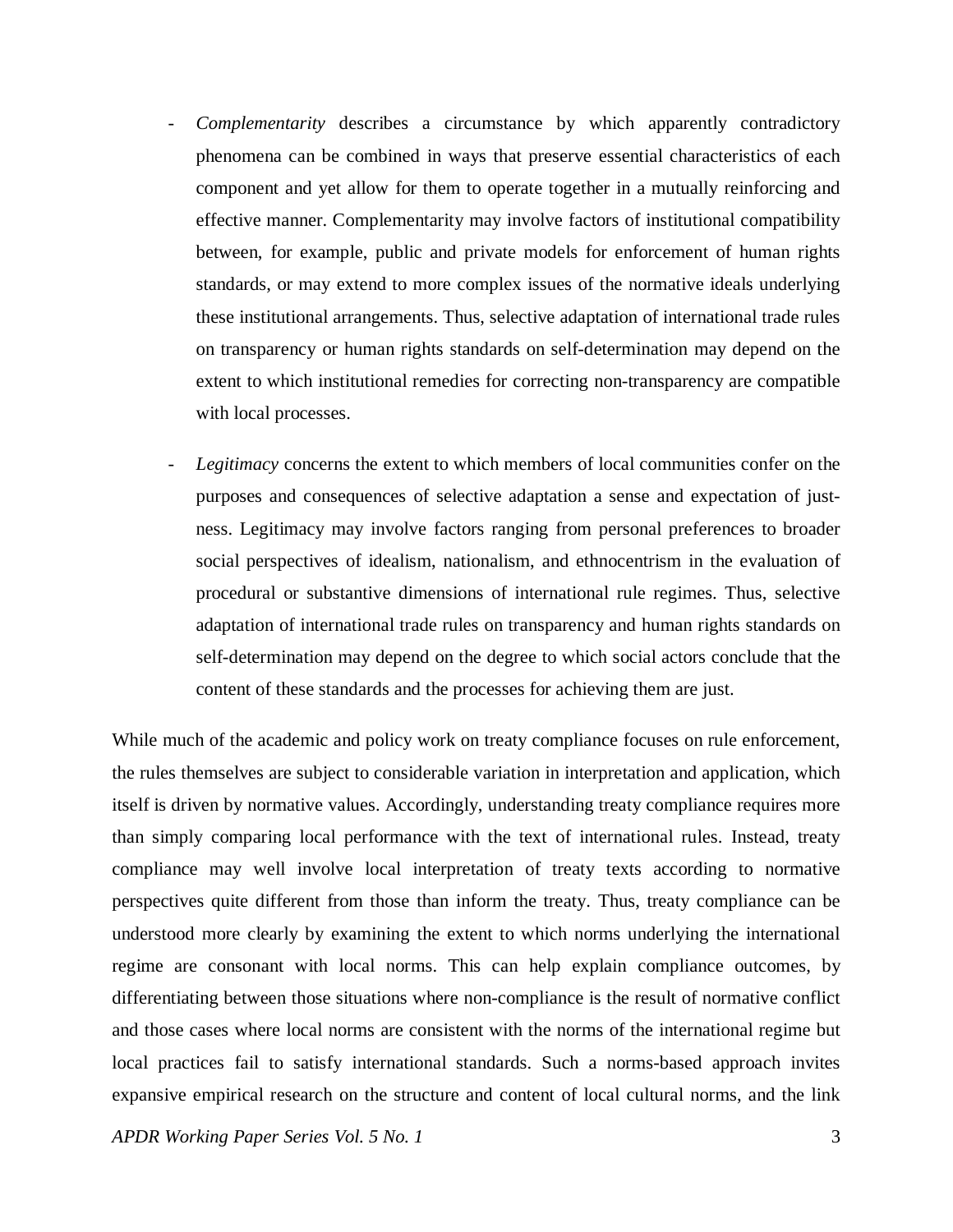with acceptance of international rule regimes. The focus then shifts from state-centred discourses of compliance to socially grounded analysis of normative consensus.

The discourse of "selective adaptation" is most assuredly not an exercise in justifying noncompliance with international obligations by reference to government assertions about national and social interests or lack of institutional capacity. Rather, "selective adaptation" posits a model for understanding the reality that international trade rules and human rights standards will in practice be interpreted according to local norms, and the likelihood that enforcement of international rule regimes will depend on the extent of commonality between the norms underlying these rule regimes and local cultural norms. While "selective adaptation" offers the potential to understand legal culture dynamics of localization of international trade and human rights standards, it also limits efforts to justify non-compliance with treaty obligations. The key determinant in "selective adaptation" is the relationship between the norms underlying international trade and human rights standards and local socio-cultural norms—not as these are articulated by states, but rather as discerned empirically in society. Willful non-compliance driven by factors of political will and/or institutional capacity may thus be distinguished from non-uniform compliance that reflects the legitimate influence of normative diversity. In turn, remedies for non-compliance with international trade and human rights standards may vary depending on the normative relationship between international rule regimes and local societies. Demonstrated lack of normative consensus on the goals, processes, and outcomes associated with international treaty regimes may invite efforts to explore the potential for accommodation of normative difference and may support movement toward accepting normative diversity in the recognition and enforcement of trade and human rights standards. On the other hand, noncompliance in the absence of normative conflict may invite performance remedies and possibly institutional incentives to induce stronger compliance.

In sum, the focus on normative dynamics of compliance allows the paradigm of "selective adaptation" to limit the scope of claims to cultural relativism as an explanation for non-compliance with international trade and human rights standards. Where demonstrable conflicts exist between international rule regimes and local socio-cultural norms, accommodation to cultural differences might be useful. But non-compliance unrelated to factors of normative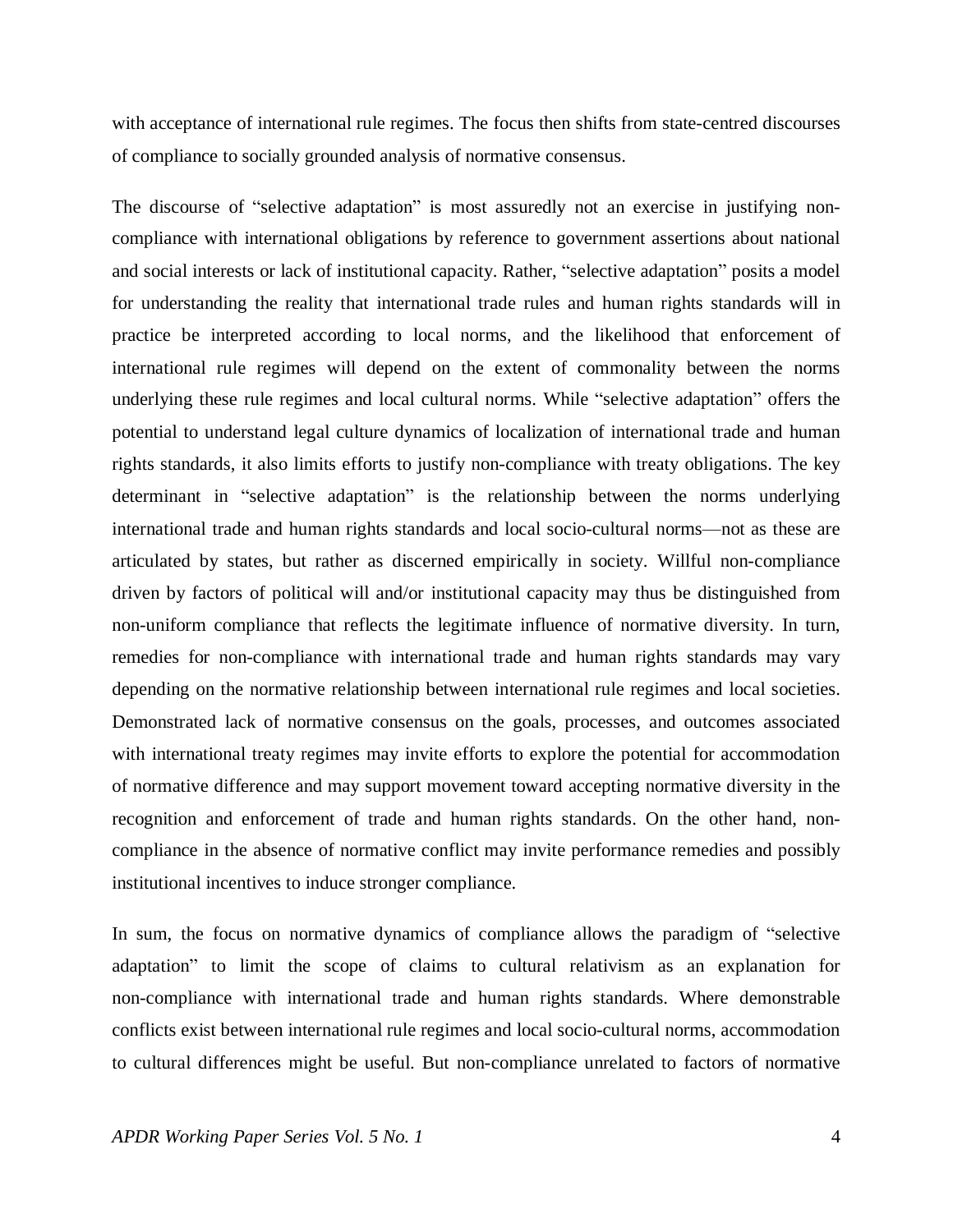consensus cannot be excused by reference to cultural relativism. Thus, "selective adaptation" suggests limits to cultural relativism in international trade and human rights discourse.

## **III. Selective Adaptation Applied: Perspectives on China's Human Rights Discourse and Practice**

China's human rights discourse on human rights to subsistence and development, and China's practices around the human right to health provide useful examples of "selective adaption." China's official policies on the right to subsistence and development reveal the power and resiliency of official norms of governance and their capacity to temper international standards on human rights. While this normative paradigm affects practices on the human right to health, selective adaptation analysis suggests that China's shortcomings in meeting international standards are more the product of political will and institutional capacity than normative diversity

## **A. The Right to Development: Human Rights in Light of Patrimonial Sovereignty**

China's official discourses on human rights draw on official norms of the state as the source of rights and social welfare. China's norms of governance reflect a paradigm of "patrimonial sovereignty" (Potter 2004), by which administrative agencies and regulators have responsibility for the wellbeing of society, but are not responsible (accountable) to society for their political authority. State officials are accountable primarily to their bureaucratic and political superiors, and as a result have few incentives to attend to the substantive needs of human wellbeing for the subjects of rule. This helps to set an ideological context by which protection of individual human rights is relegated to secondary status behind the primary status of the state.

China's human rights policies reflect these assumptions about the centrality of the state as the source of rights and as the determinant of the beneficiaries of rights. China's 2004 Human Rights White Paper formally integrated themes of subsistence and development, drawing on the international discourse of the right to development to complement China's ongoing emphasis on the right to subsistence. Yet continued emphasis is given to China's particular circumstances as justification for a particularistic approach to balancing these rights with civil and political human rights under the theme "political development with Chinese characteristics." (State Council Information Office 2005). The 2005 White Paper stresses the development of China's socialist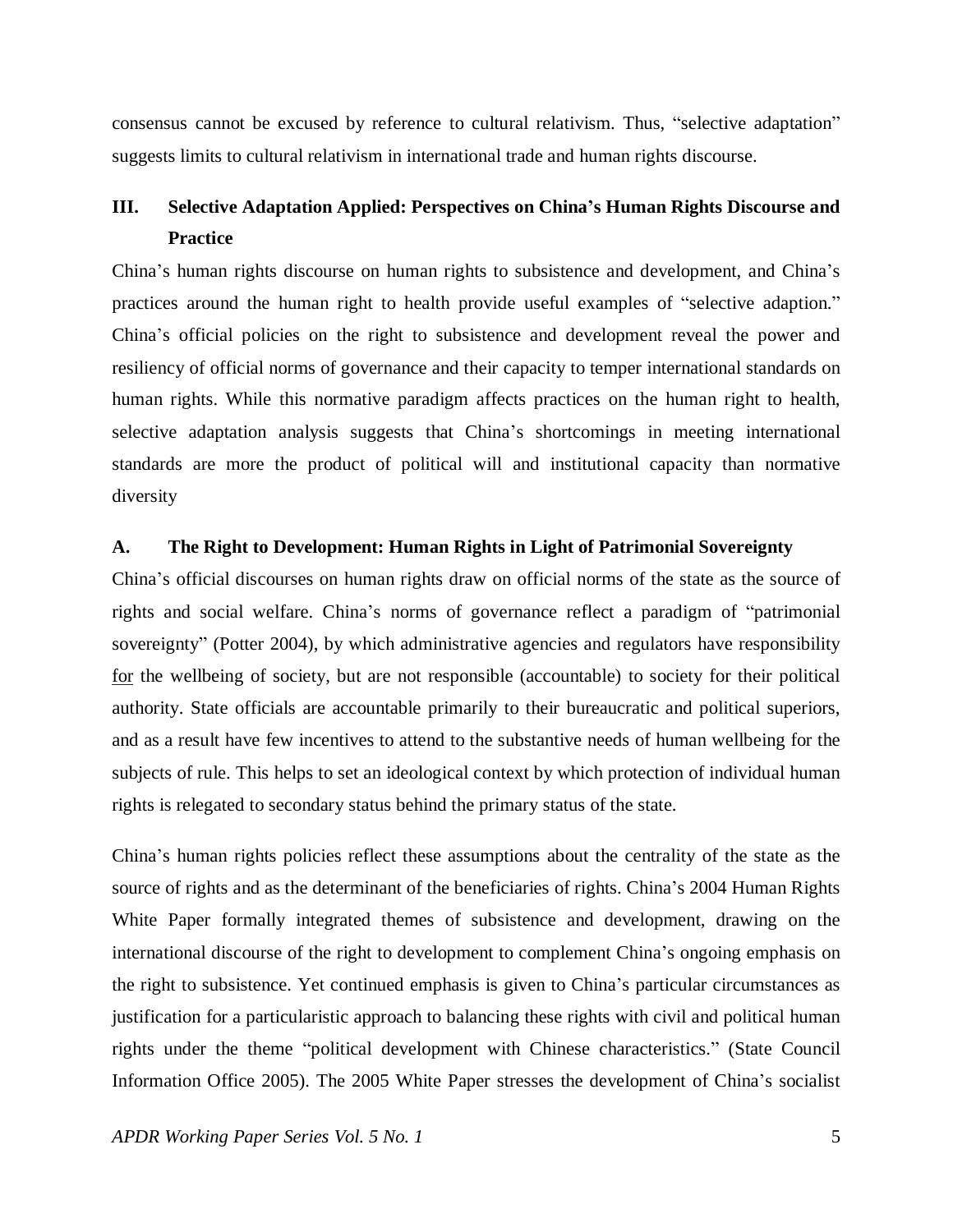legal system and emphasizes constitutional arrangements for enforcement of human rights. Yet these remain constrained by China's constitutional system, which limits rights to those expressly granted by the Party/state, and qualifies the exercise of rights on upholding Party rule and protecting the interests of the state (Constitution 1982, Arts 1, 51). In contrast to natural rights theories that view rights as inalienable and intrinsic to the human condition, the PRC Constitution speaks of rights being granted by the state. Article 33 of the PRC Constitution goes yet farther, and conditions the extension of legal and civil rights on performance of the "duties prescribed by the Constitution and the law."

Under this approach, rights are not inherent to the human condition, but rather are specific benefits conferred and enforced at the discretion of the state. The state's role as patrimonial sovereign entails not the recognition of fundamental rights of members of society but rather the conferring of rights on particular members of society subject to specific conditions. As indicated by the 2005 Human Rights White Paper, human rights remain generally subject to the needs of national development. Thus, China's conditions are seen to require conditioning human rights on the pursuit of reform, development and stability. This has significant implications for securing human rights to health, as issues of access to health care; detection, reporting, treatment and monitoring of disease; and protection of systemic supports for human health come to be subject to broader state goals of national development.

### **B. Administrative Law and Governance in China**

## **C. Health Care in China: Human Rights in Practice**

Questions about China's compliance with international standards pertaining to human rights in health warrant particular attention, not only because of the global implications of China's handling of health issues of SARS, HIV, Avian Flu, and *Streptococcus*, but because of the effects on the wellbeing of the Chinese people*.* China has committed itself to compliance with international human rights standards on the right to the "highest attainable standard of physical and mental health" (International Covenant on Economic, Social and Cultural Rights, Art. 12). Yet China's performance has been conflicted by factors largely unrelated to the normative consensus underlying human rights to health.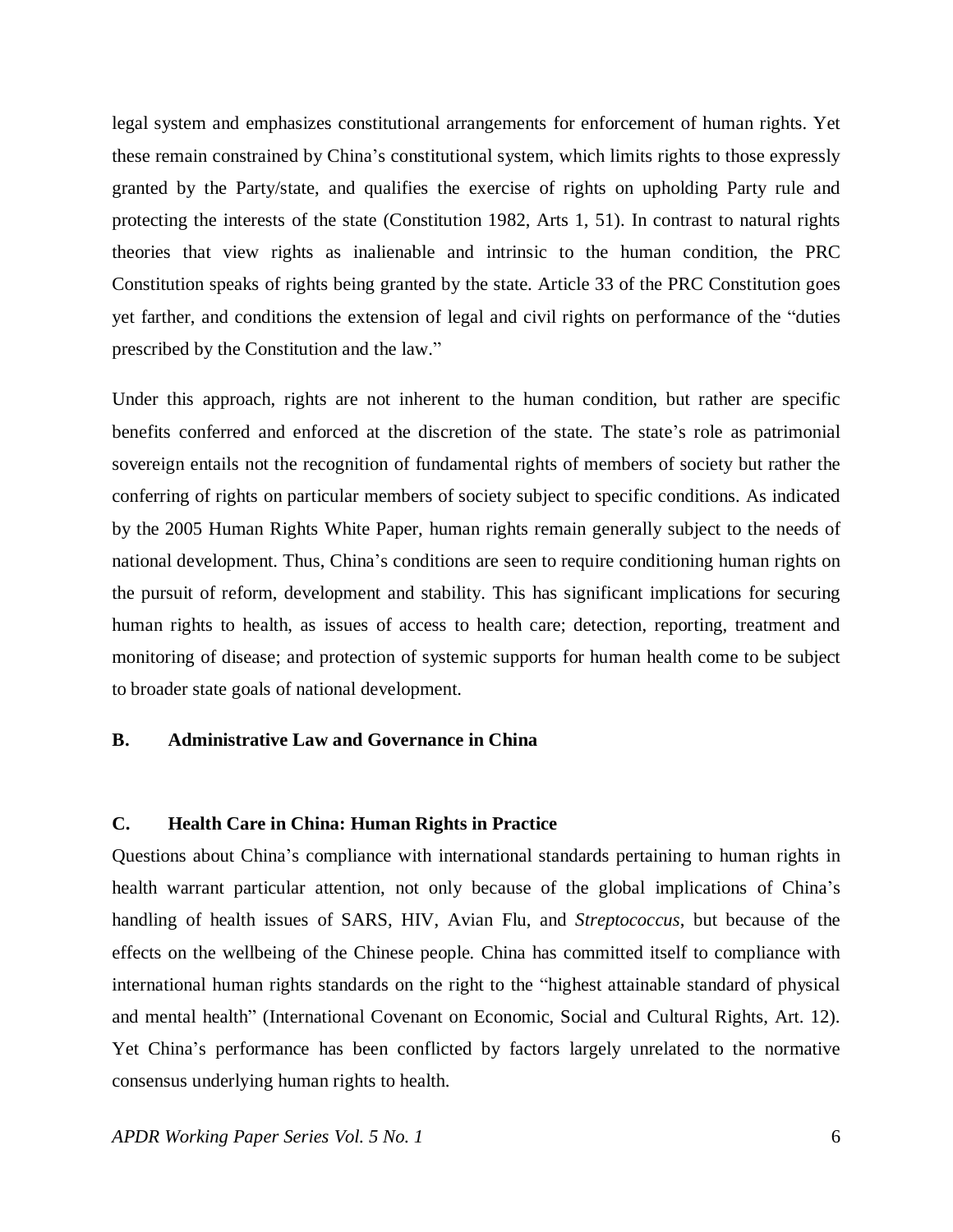China's public health system has long been presented as a model for developing economies. While the "barefoot doctor" model of the Maoist period was heavily mythologized, the PRC did succeed in bringing basic levels of health care to an unprecedented number of Chinese people. However, the modernization policies of the 1980s and the attendant social and political consequences of income disparities, declining public budgets, and official corruption have eroded significantly the standards of public health care (Henderson 1990). The crises of HIV and SARS have revealed in stark detail the extent to which policies and practices on public health remain subject to imperatives of political expediency, and suggest that the fundamental human right to health remains compromised. Government efforts in areas of health education and the prevention, reporting, and treatment of disease involve individual members of society not only as passive recipients of the exercise of government authority but as active stewards of their own physical well-being. While the collaboration between public and private is essential to public health policy, this interdependence is obstructed by abuses such as government censorship and secrecy on public health conditions, and popular stigmatization of disease. China's recent experience with HIV and SARS reflects the ways in which these factors affect human rights to health.

China's first reported case of HIV involved a foreign tourist visiting southeast China in 1985 (Human Rights Watch 2003b). The intersection in Yunnan and neighboring provinces in China and Myanmar between drug trafficking, illegal migration, and sex tourism offers a rich array of vectors for disease, and provided government officials with ample justification for treating HIV initially as a foreign-related anomaly that could be managed through conventional approaches of quarantine and repression. However, twenty years later, HIV infection rates in Yunnan alone are reported as high as 80,000 and rising at a rate of 30% per year (Watts 2004). Nationally, China's official figures estimate that 840,000 people are living with HIV while some 100,000 are reported to have died from the disease (Yardley 2004). The United Nations estimated that China could have as many as 10 million AIDS sufferers by 2010 (Koss 2004).

The virtual explosion of HIV/AIDS cases in China reflects a combination of factors ranging from poverty in the midst of rapid economic development, corruption, government paternalism, and popular attitudes toward disease. Although the conventional perception that HIV/AIDS was introduced to China from abroad and was concentrated among intravenous drug users, prostitutes, and gay men remained prevalent and helped retard government action, the blood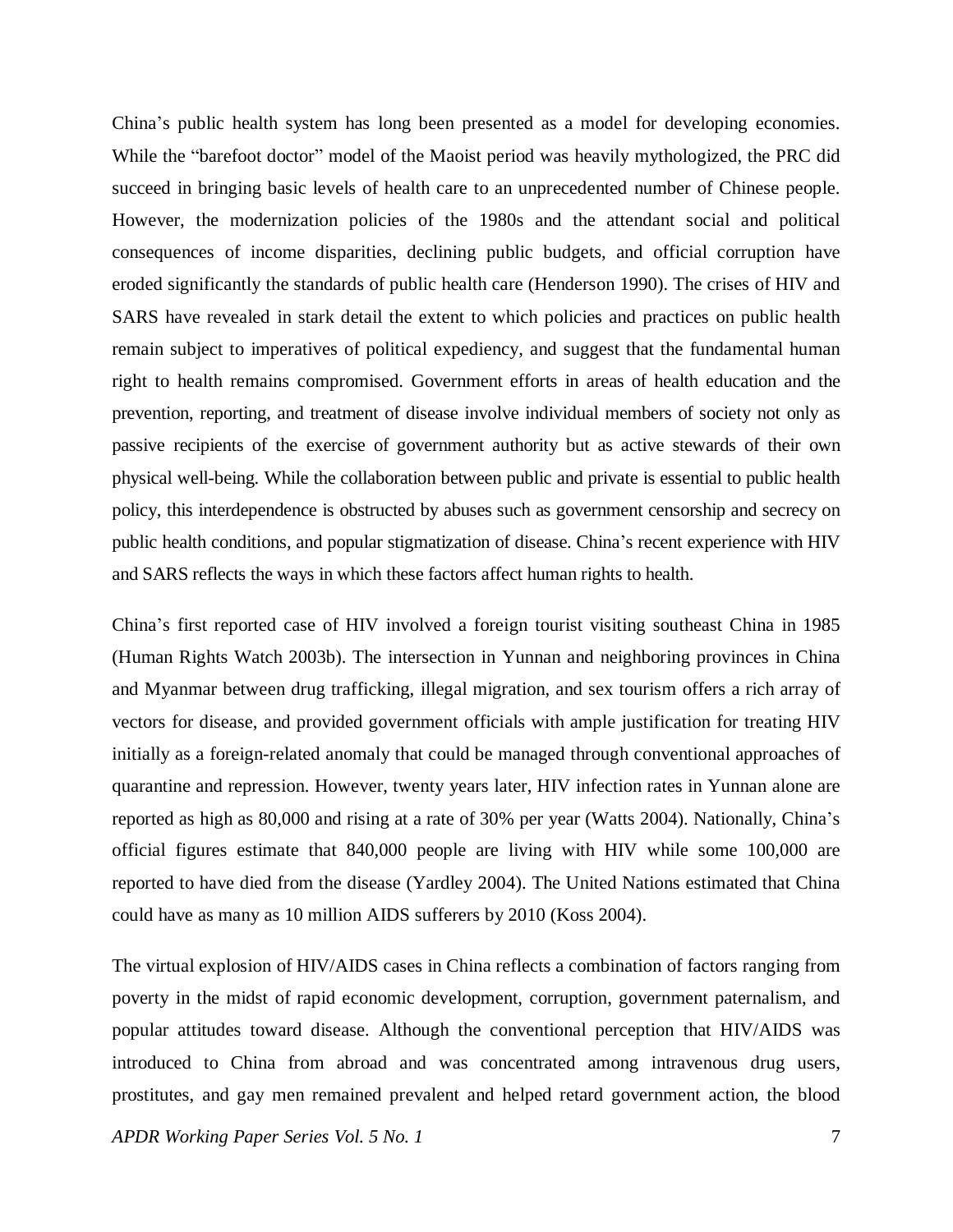donor crisis that emerged in Henan and other central provinces greatly expanded the reach of the disease (Brown 2004; Lim 2004; Park 2003; Human Rights Watch 2003b). While China's cities and suburban areas (mostly but not exclusively along the eastern seacoast) have in the main profited from the rapid economic growth of the past few decades, interior provinces and rural areas have often been left out of the race to development. With prosperity has come the possibility of expanded and more sophisticated health care, including greater needs for blood plasma. Economic growth policies have also seen both decreases in government budgets, as the replacement of state enterprise remittances with tax receipts has been weakened by lax enforcement and by tax preference policies aimed at stimulating investment. While, as elsewhere, the poor have long been a favored source of blood donations, state regulation of blood collection work has become weaker and riddled with corruption, such that screening of donors became highly problematic especially in rural areas (Watts 2003). As a result, the transmission of HIV/AIDs through the blood system brought the disease into the mainstream of Chinese society.

China has now officially acknowledged the importance of active measures to address the crisis of HIV/AIDS. No less a personage than Vice Prime Minister Wu Yi announced in May 2004 new "urgent measures" for prevention and education and to ensure proper reporting on outbreaks (Yardley 2004). While official attention from the highest levels of the government undoubtedly reflects the views of many that significant changes are needed in China's policies and practices on HIV/AIDS, there is a sad echo of past pronouncements. In November 1998, the State Council issued a "strategic plan" for HIV/AIDS prevention and control (State Council 1998). That document stressed the extent of the government's commitment to HIV/AIDS prevention and control, but also underscored the ideological role of Communist Party leadership in areas of spiritual civilization, suggesting an approach still rooted in notions of patrimonial sovereignty aimed at "behavioral change" rather than norms of responsible agency aimed at government accountability for protecting the public welfare. While the attention to education was welcomed by most observers, the document paid most attention to issues of surveillance, reporting and control—efforts which, bereft of public accountability, invited abuse and a general orientation toward concealment and suppression. Thus, academicians and health care professionals attempting to address the crisis complained repeatedly of concealment and repression from local officials (Yang 2000).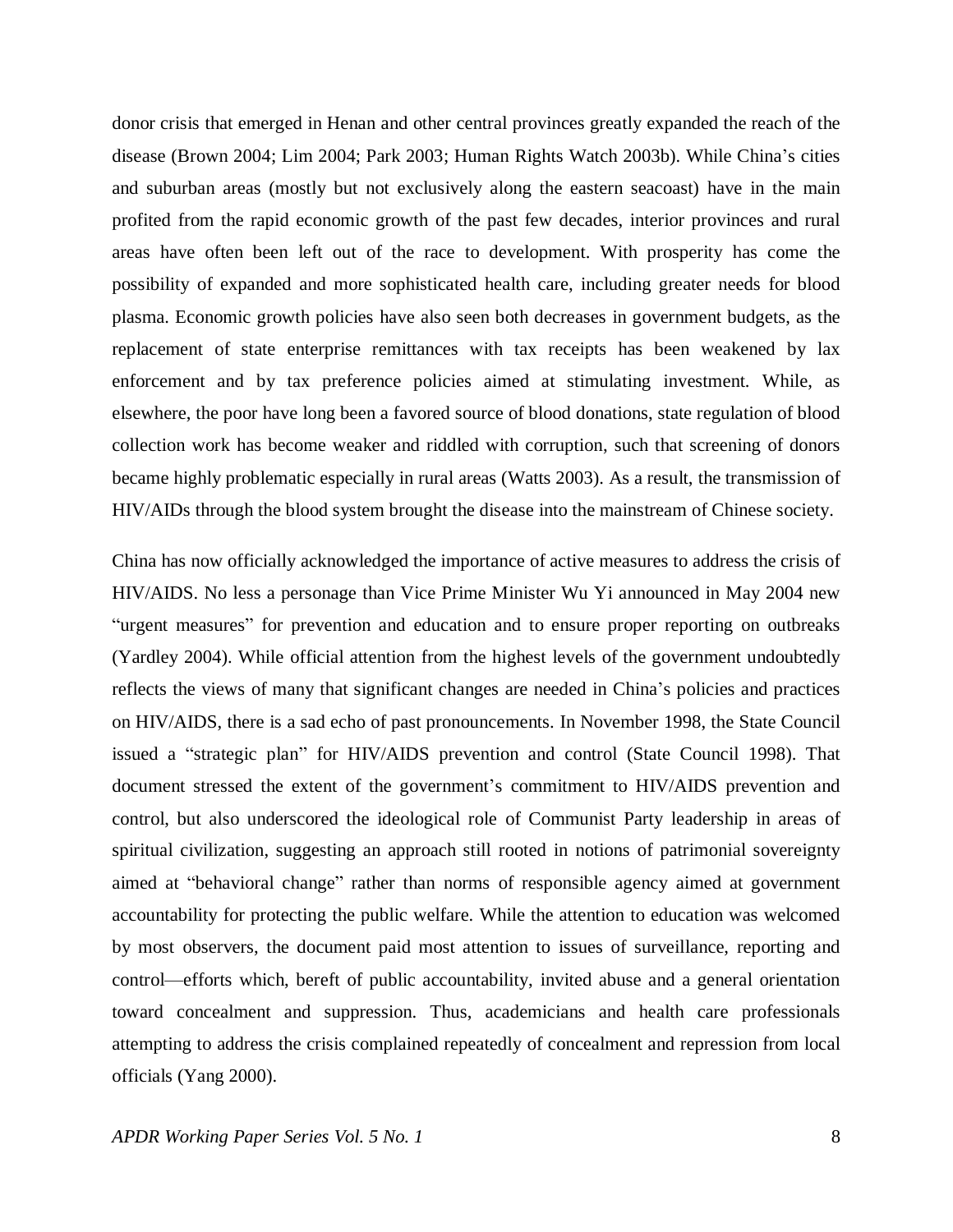In 2001, in response to the scandal of the blood collection tragedy, China's Ministry of Health announced an "action plan" for preventing the spread of HIV/AIDS (State Council 2001). While the plan acknowledged the potential role for social participation, the government retained "primary responsibility" for AIDS/HIV work, with particular attention to prevention and secondary attention to public education and treatment. The "action plan" included work objectives to close down illegal blood collection centres and to strengthen testing of blood supplies. The plan also reiterated the importance of the "socialist spiritual civilization" rhetoric of the 1998 strategic plan. While the "action plan" was notable for its candor in recognizing past deficiencies and in providing specific guidelines for treatment of sufferers, it also retained a general tenor emphasizing state-led surveillance and ideological guidance and thus remains dependent on the capacity of state institutions and regulation. Questions continue to arise over the institutional capacity for HIV/AIDS prevention, as well as the disturbing tendency to punish HIV/AIDS victims (U.S. Embassy 2001).

The intrusion of ideology and local prejudice into public health process on HIV/AIDS was also reflected in the Central Committee and State Council's 2002 decision on promoting rural health work (Central Committee and State Council 2002), whose repeated references to the "three represents" and the building of socialist modernization set the tone for the provisions. While the measures indicated a renewed commitment to rural health care, the localization of health treatment raised the possibility of further entrenching discriminatory attitudes about HIV/AIDS (Human Rights Watch 2003b). Suppression of information has also continued, supported by the text of the State Secrets Law (1988) and its Implementing Regulations (1996), which prohibit unauthorized dissemination of information on outbreaks of infectious disease. The arrest of the health official who had first broached the subject of the blood collection scandal in Henan was purportedly justified by reference to the State Secrets regime (Human Rights Watch 2003b). China's regulations on reporting infectious disease (PRC Ministry of Health, 2003a), while mandating the responsibility of health care professionals to report on outbreaks, still reiterate the importance of internal state-sanctioned reporting processes.

The orientation toward patrimonial sovereignty in the government's handling of human rights to health was also evident in China's handling of the SARS crisis of 2003. The deadly atypical pneumonia first emerged near Guangzhou in November 2002, apparently jumping the species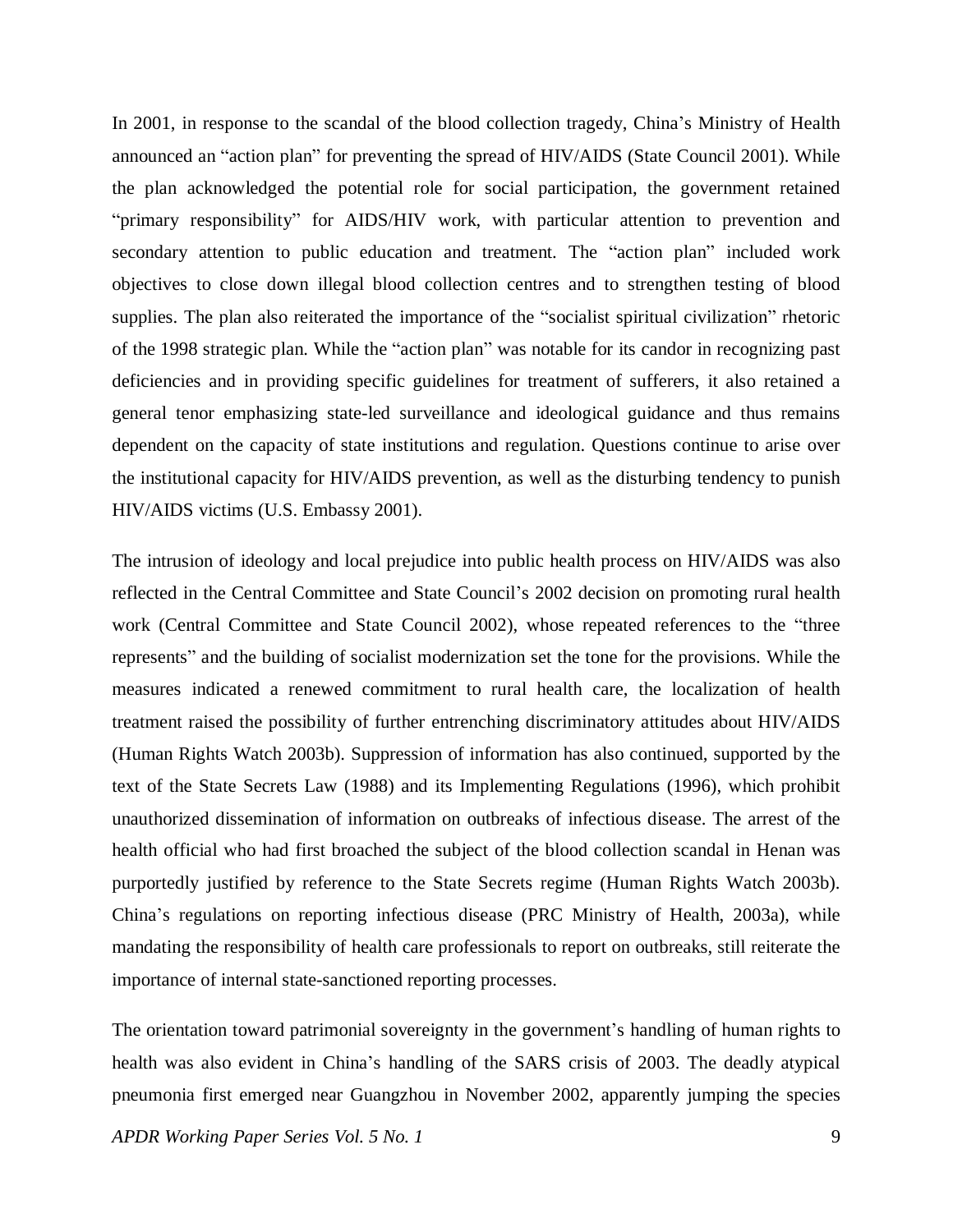barrier to humans from civet cats, a local delicacy. In late January, the central government sent to Guangdong Province, where the virus apparently originated, a "top secret" document alerting local health authorities about the novel pneumonia-like disease spreading through the region (Pomfret 2003a). Despite this early knowledge, Beijing did not formally request assistance from the World Health Organization (WHO) until March 10, 2003 and began to provide information on the disease a week later. China permitted WHO researchers into Guangdong only in early April. This delay permitted SARS to migrate unchecked to Hong Kong in February and to other provinces of China. Canada's own SARS crisis derived from a traveler from Hong Kong. On April 3, drawing on a State Council declaration the previous day, Minister of Health Zhang Wenkang announced confidently that the disease was under control. However, Dr. Yang Jiangyong of the Beijing No. 301 Military Hospital almost immediately sent e-mails to Chinese and Hong Kong television stations indicating that the actual number of SARS cases and deaths in Beijing was significantly higher than the figures admitted by the Minister of Health (Pomfret 2003b). Clearly there were significant gaps in the government's reporting on the SARS crisis. Following an extraordinary session of the PRC Politburo on April 17, Health Minister Zhang and Beijing Mayor Meng Xuenong were dismissed, although this seemed to suggest the beginning rather than the end of a top-level power struggle between President Hu Jintao and his ally Premier Wen Jiabao on the one hand, and hold-over political operatives loyal to Jiang Zemin (Pomfret 2003b; Lam 2003).

China's efforts to control SARS in major cities and particular the countryside faced continued uncertainty. Efforts at public reporting on the numbers of SARS cases (PRC Ministry of Health 2003b), were compromised by questions about methodology and persistent rumours about the rerouting of SARS patients out of municipal hospitals to ensure lower reported rates of infection. Orders issued May 7, 2003 from the Ministry of Health on SARS measures in rural areas highlighted the seriousness of the SARS epidemic. By identifying epidemic areas as including Guangdong, Beijing, Shanxi, Inner Mongolia, and Hebei, the regulations acknowledged the wide-spread nature of the epidemic while still suggesting artificial limits on government attention in other locations. By calling for particular attention to monitoring migrant workers, the measures revealed the depth of the challenge to control this heretofore nearly uncontrollable vector of contagion.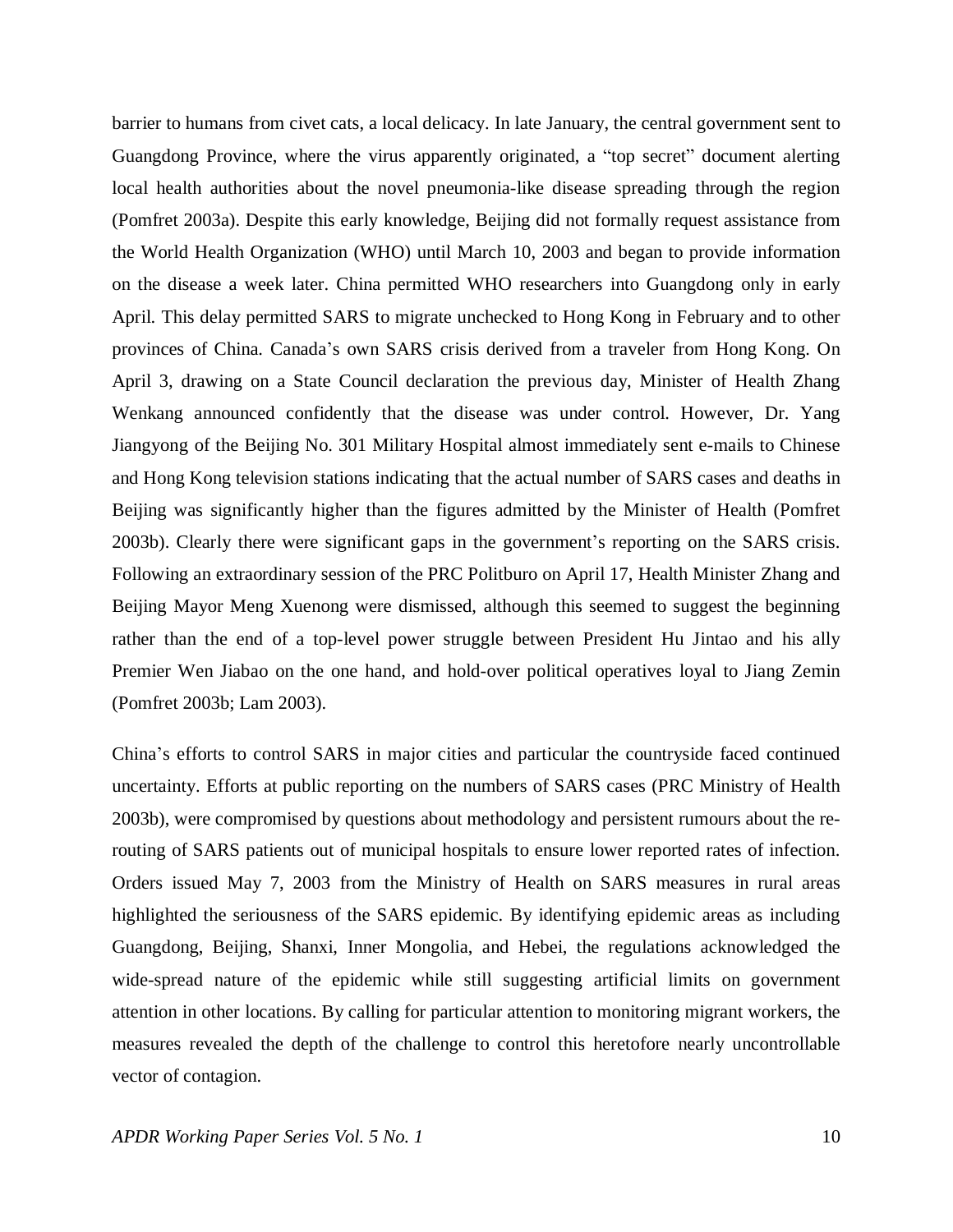While editorials in the authoritative People's Daily in June and July 2003 (People's Daily 2003a; People's Daily 2003b) suggested a renewed commitment to greater openness in governance, the sustainability of this approach remains uncertain. Thus, Guangdong Governor Huang Huahua and 1st Party Secretary Zhang Dejiang were spared dismissal, despite their poor handling of the crisis, because of their links to Jiang Zemin. As well, the Ministry of Health backtracked on putative apologies for its handling of SARS and minimizing the whistle-blowing role of Dr. Yang Jiangyong (who was later placed under house arrest in mid-2004 for challenging another government orthodoxy, concerning the Tiananmen massacre).

Aside from the question of elite-level political struggle, the SARS crisis revealed yet again the deeply entrenched effects of political and institutional arrangements aimed at preserving patrimonial sovereignty over responsible agency as norms of governance. As has often been the case with HIV/AIDS, doctors and other health care professionals were among the first to call for public action, only to be silenced by government bureaucrats. Health care workers bore the brunt of the disease, suffering up to 45% of cases in Guangdong for example. As with HIV/AIDS, China's management of SARS was crippled by an information control system, supported by the PRC State Secrets Law and its various implementing and ancillary regulatory regimes, under which epidemics are considered state secrets. Although the 1989 Epidemic Control Law requires officials to report accurately on epidemics, this still keeps reporting and information within government control, with little if any accountability to the public. Politics also determined Beijing's decision to block the WHO from helping Taiwan with its own SARS outbreak. The WHO meanwhile concluded that China was not cooperating adequately in on-going efforts to combat SARS (Crampton 2003).

In light of selective adaptation analysis, China's practices in the area of human rights seem unrelated to factors of cultural diversity, limiting the scope for cultural relativism as a defense to international human rights criticism. Public statements by the Chinese government, together with the results of preliminary interviews in China and Hong Kong suggest there is a basic normative consensus around the human right to health. Neither elite and government norms, nor local popular norms appear to conflict with norms associated with the international health regime. In the area of *perception*, statements by senior Chinese leaders and actions taken to rebuke and remove officials who failed to ensure prompt reporting of infectious disease suggest that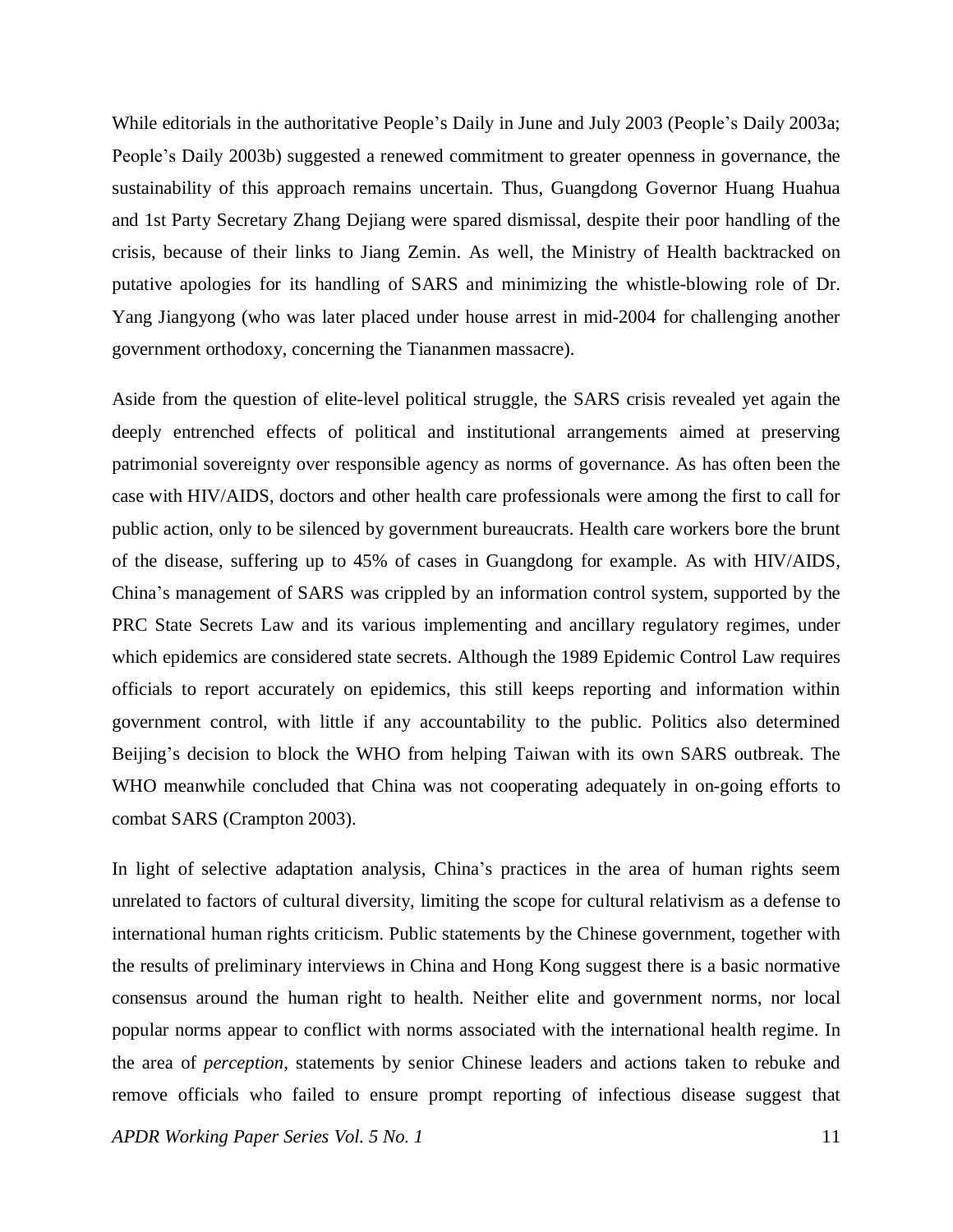international standards on health were perceived accurately and accepted. While officials responsible for health law and policy engaged with conflicting local conditions—particularly institutional constraints on responses to health crises in HIV/AIDs and SARS—their perceptions about the applicability of international standards seemed consistent with international expectations. This suggests that there were few normative conflicts between Chinese and international rule regimes. Factors of *complementarity* did pose particularly difficult operational problems in areas of public access and information dissemination. However, this appeared to reflect tensions between governance norms and the socio-cultural norms of local communities, rather than conflict with the norms of the international rule regime. Complementarity between international and local patterns of institutional response to public health crises will remain a challenge, as China's official legal culture themes of patrimonial sovereignty conflict with international human rights themes of responsible agency.

The importance of *legitimacy* was evident throughout China's health care crisis, as the Party/state was seen as failing to deliver on the promises to provide social wellbeing, that have served as a foundation for the regime's political authority. Domestically, public confidence in government services in public health has been sorely tested, raising questions about the government's commitment and capacity to protect public welfare more generally. China's handling of the HIV/AIDS and SARS crises has undermined its search for international legitimacy as well, as the government seems unable to uphold its own commitments to protecting the Chinese people's right to development.

## **IV. Conclusion**

Developed as a tool for understanding trade and human rights treaty compliance generally, "selective adaptation" offers potential to strengthen understanding of China's compliance with international standards in the human right to health. Under China's state-centric discourse on human rights, the human right to health is one that is conferred by the state and thus subject to state interests and the state's interpretation of social interest. In practice, protection of the human right to health in China faces significant operational challenges, as government officials give priority to social stability, China's international image, and inter-bureaucratic rivalries. China's health crisis does not seem to be the result of conflicts between local socio-cultural norms and the norms underlying international health standards. The paradigm of selective adaptation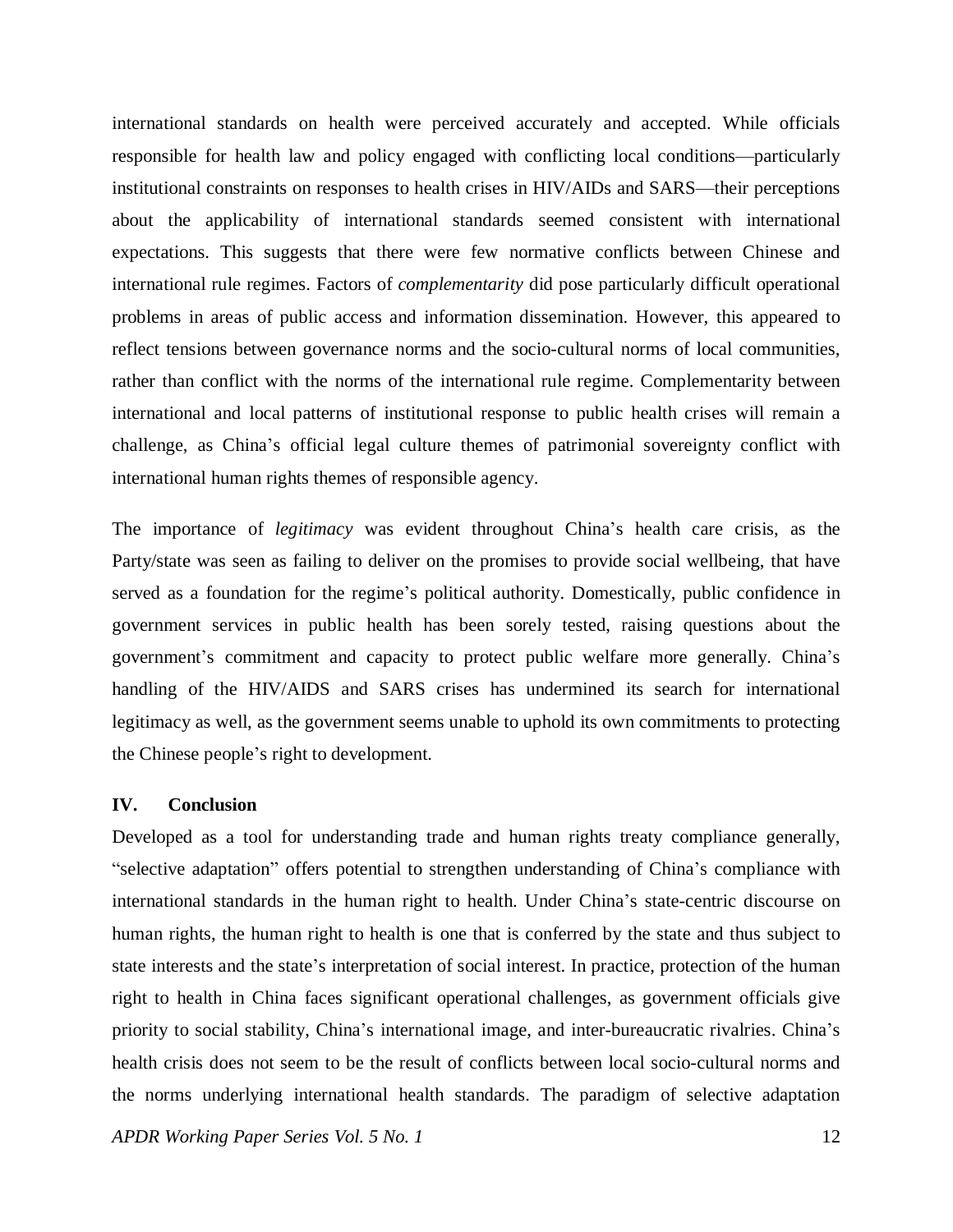suggests that questions about China's compliance with international standards on human rights to health cannot be explained by reference to normative conflict or to the particularities of China's socio-historical conditions. Rather, the problems seem primarily political and institutional. This in turn can help share local and international responses. Government commitments to greater transparency in reporting on infectious disease, increased government financial support for public access to health care, and a greater level of cooperation with international organizations charged with implementing human rights to health will be essential components of China's effort to improve its record of compliance with international human rights standards concerning health.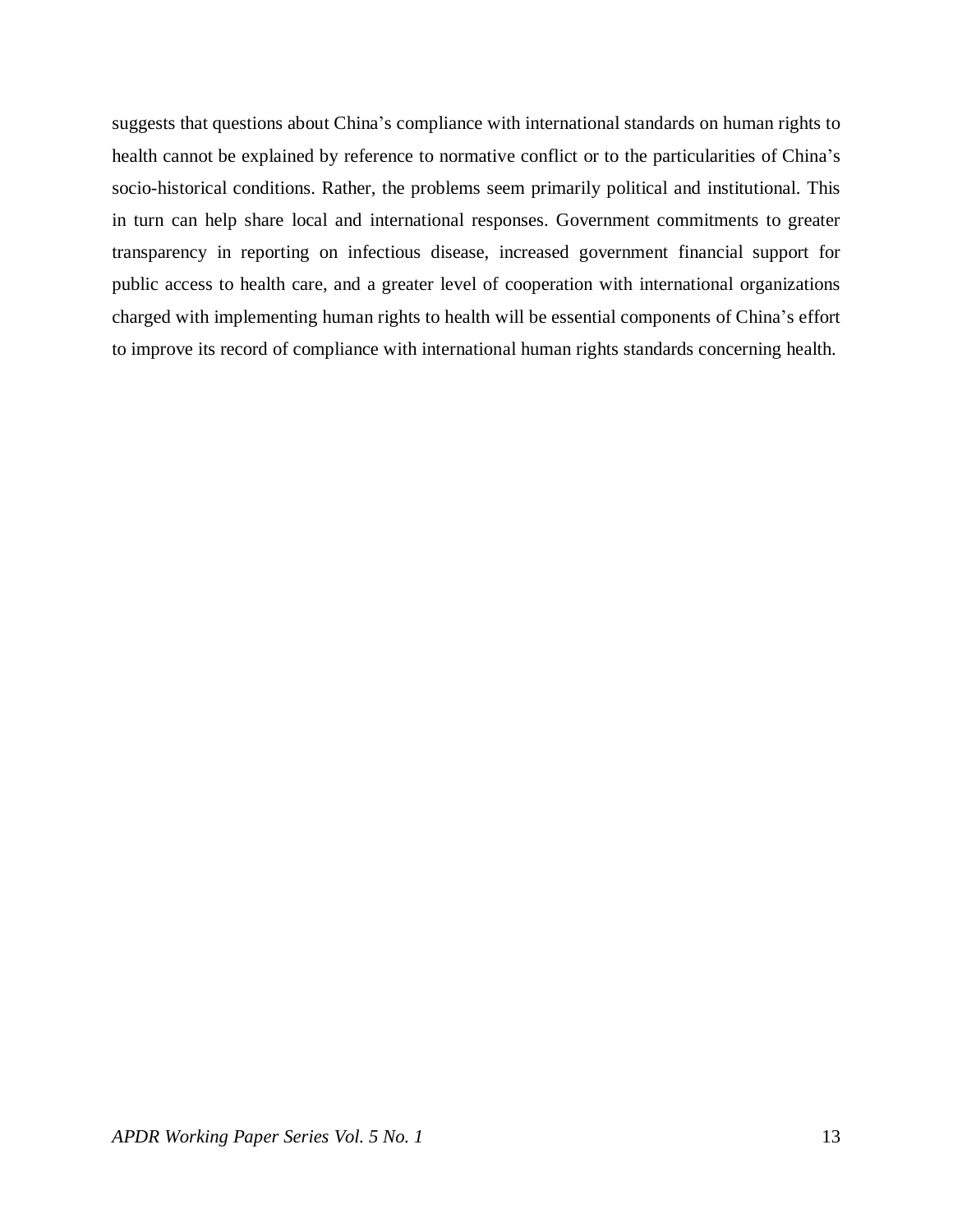#### **References**

- Agence France Presse (AFP). 1999. "EU Critical of PRC Human Rights, Capital Punishment." *AFP - Hong Kong*, December 21, 1999, in *FBIS Daily Report: China* (FBIS-CHI-1999- 1221), December 22, 1999.
- Baehr, Peter R., Fried van Hoof, Liu Nanlai, and Tao Zhenghua, eds. 1996. *Human Rights: Chinese and Dutch Perspectives*. The Hague: Kluwer.
- Bai, Gui-mei. 1996. "Are There Any Hierarchies of Human Rights in International Law?" In *Human Rights: Chinese and Dutch Perspectives*, edited by Baehr, et al., 133-142.
- Bangkok Declaration. 1993. "Final Declaration of the Regional Meeting for Asia of the World Conference on Human Rights."
- Biddulph, Sarah. 2004. "Human Rights Norms and Practice Framework." Asia Pacific Dispute Resolution Project Materials.
- Biukovic, Ljiljana. 2004. "International Trade Norms and Practice Framwork." Asia Pacific Dispute Resolution Project Materials.
- Brown, Patrick. 2004. "Deadly Secret." *CBC Television*, April 7, 2004.
- Central Committee and State Council. 2002. "Zhonggong zhongyang, Guowuyuan guanyu jinyibu jiaqiang nongcun weisheng gongzuo de jueding" (Decision of the Central Committee and the State Council on Progressively Strengthening Rural Health Work), October 29, 2002.
- China Daily. 1995. "Freedom Loses when Democracy Wins." *China Daily*, December 6, 1995.
- China Rights Forum. 2001. "Independent Unions: The Key to Rights for China's Workers." *China Rights Forum*, January 10, 2001.
- *Constitution of the People's Republic of China*. 1982, rev.
- Crampton, Thomas. 1997. "Disappointed, Not Discouraged on China." *International Herald Tribune*, April 17, 1997.
- Crampton, Thomas. 2003. "WHO Assails China for Faltering on SARS." *International Herald Tribune*, June 3, 2003.
- Donnelly, Jack. 1985. "In Search of the Unicorn: The Jurisprudence and Politics of the Right to Development." *California Western International Law Journal* 15, no. 3 (Summer 1985): 473–509.
- Eckholm, Erik. 1998. "After Signing Rights Pact, China Launches Crackdown." *New York Times*, October 28, 1998.
- Farley, Michael. 1997. "China Dissident to Stay in Hong Kong." *Los Angeles Times*, June 6, 1997.
- Fish, Stanley. 1980. *Is There a Text in This Class?: The Authority of Interpretive Communities*. Cambridge, Mass: Harvard University Press.
- Gu Ping. 1998. "A Logical Development." *Renmin ribao* (People's Daily), October 9, 1998. In *FBIS Daily Report: China* (FBIS-CHI-98-288), October 15, 1998.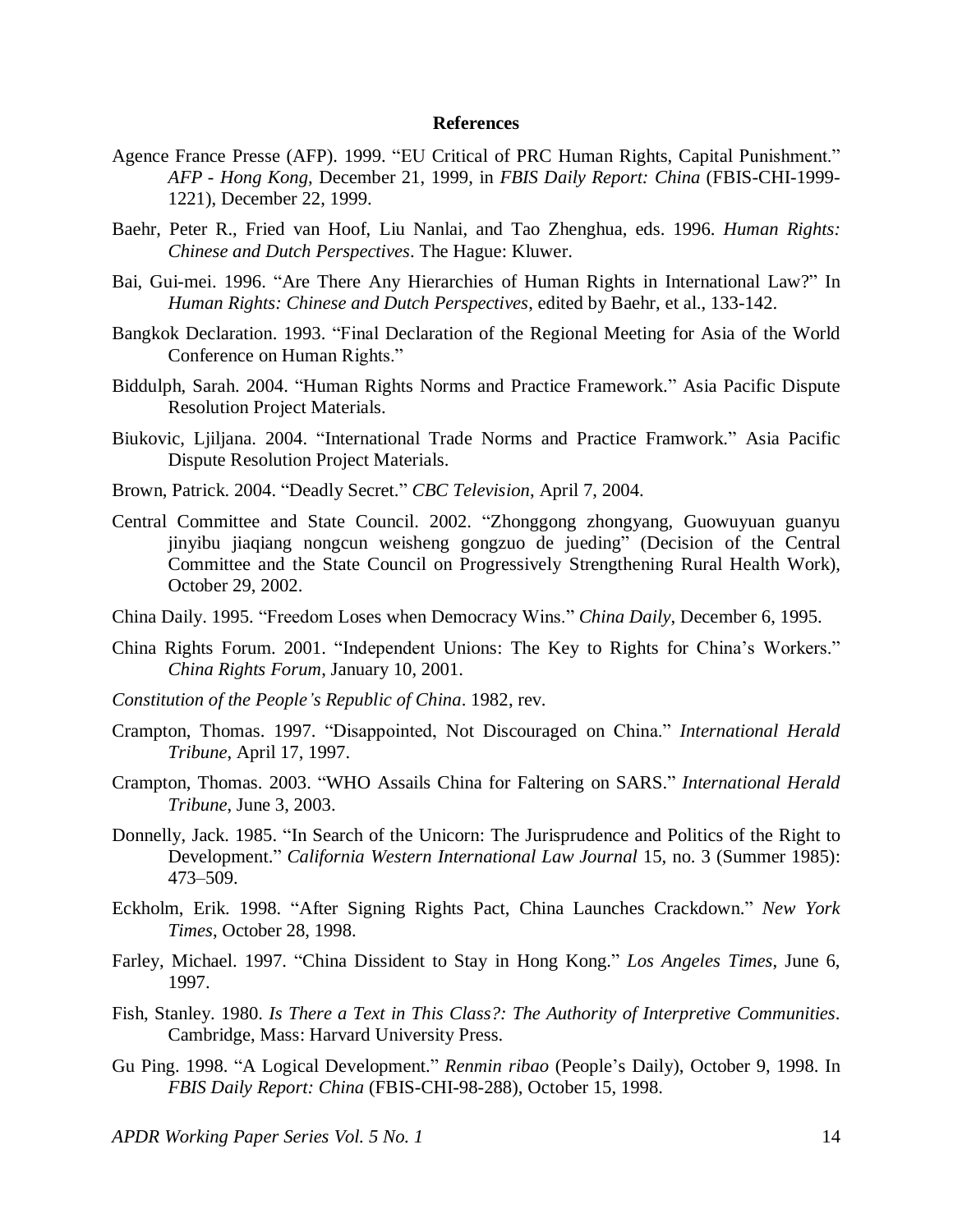Henderson, Gail. 1990. "Increased Inequality in Health Care." In *Chinese Society on the Eve of Tiananmen: The Impact of Reform*, edited by Deborah Davis and Ezra F. Vogel, 263– 282. Cambridge, Mass.: Harvard University Press.

Human Rights in China. 2002. "Statement on Dr. Wan Yanhai's Release." September 20, 2002.

- Human Rights Watch. 2000. *Human Rights Watch World Report 2000: China*. February 2000.
- Human Rights Watch. 2001. *China: Labor Rights Violated Despite New Treaty*.
- Human Rights Watch. 2003a. "China: Discrimination Fuels HIV/AIDS Crisis." September 3, 2003.
- Human Rights Watch. 2003b. "China: Release Health Official Jailed for AIDS Report." October 27, 2003.
- Human Rights Watch. 2003c. "Locked Doors: The Human Rights of People Living with HIV." October 28, 2003.
- Koss, Mitchell. 2004. "HIV/AIDS: China Stares Down Stigma." *Los Angeles Times*, July 11, 2004.
- Lam Willy Wo-Lap. 2003. "Party Bickering Hampers SARS Fight." *CNN*, May 13, 2003.
- Lim, Louisa. 2004. "China Cadres Sent to Aids Villages." *BBC Beijing*, February 16, 2004.
- Park, Alice. 2003. "China's Secret Plague." *Time Magazine*, December 15, 2003.
- Pomfret, John. 2002a. "In China's Market Transition, Some Pay Price: Prominent Banker's Fall Illuminates Corrupt System." *Washington Post Foreign Service*, February 16, 2002.
- Pomfret, John. 2002b. "One Corrupt City Shows the Plague That Afflicts All of China." *Washington Post*, March 8, 2002.
- Pomfret, John. 2003a. "China's Slow Reaction to Fast-Moving Illness." *Washington Post*, April 2, 2003.
- Pomfret, John. 2003b. "Outbreak Gave China's Hu an Opening." *Washington Post*, May 13, 2003.
- Potter, Pitman B. 2002. "Are Human Rights on China's WTO Agenda?" *China Rights Forum*, June 26, 2002.
- Potter, Pitman B. 2003a. "China: Trade and Human Rights: Myth and Reality." *Asia Pacific Foundation of Canada*.
- Potter, Pitman B. 2003b. "Globalization and Economic Regulation in China: Selective Adaptation of Globalized Norms and Practices." *Washington University Global Studies Law Review* 2, no. 1 (Winter 2003): 119–150.
- Potter, Pitman B. 2004. "Legal Reform in China: Institutions, Culture, and Selective Adaptation." *Law & Social Inquiry* 28, no. 4 (Spring 2004), pp. 465-495.
- PRC Ministry of Health. 2003a. "Weishengbu guiding gelei chuanran bingyi qingbao chengxu shixian" (Ministry of Health regulations on procedures and time limits for reporting on epidemics of infectious disease). December 12, 2003.